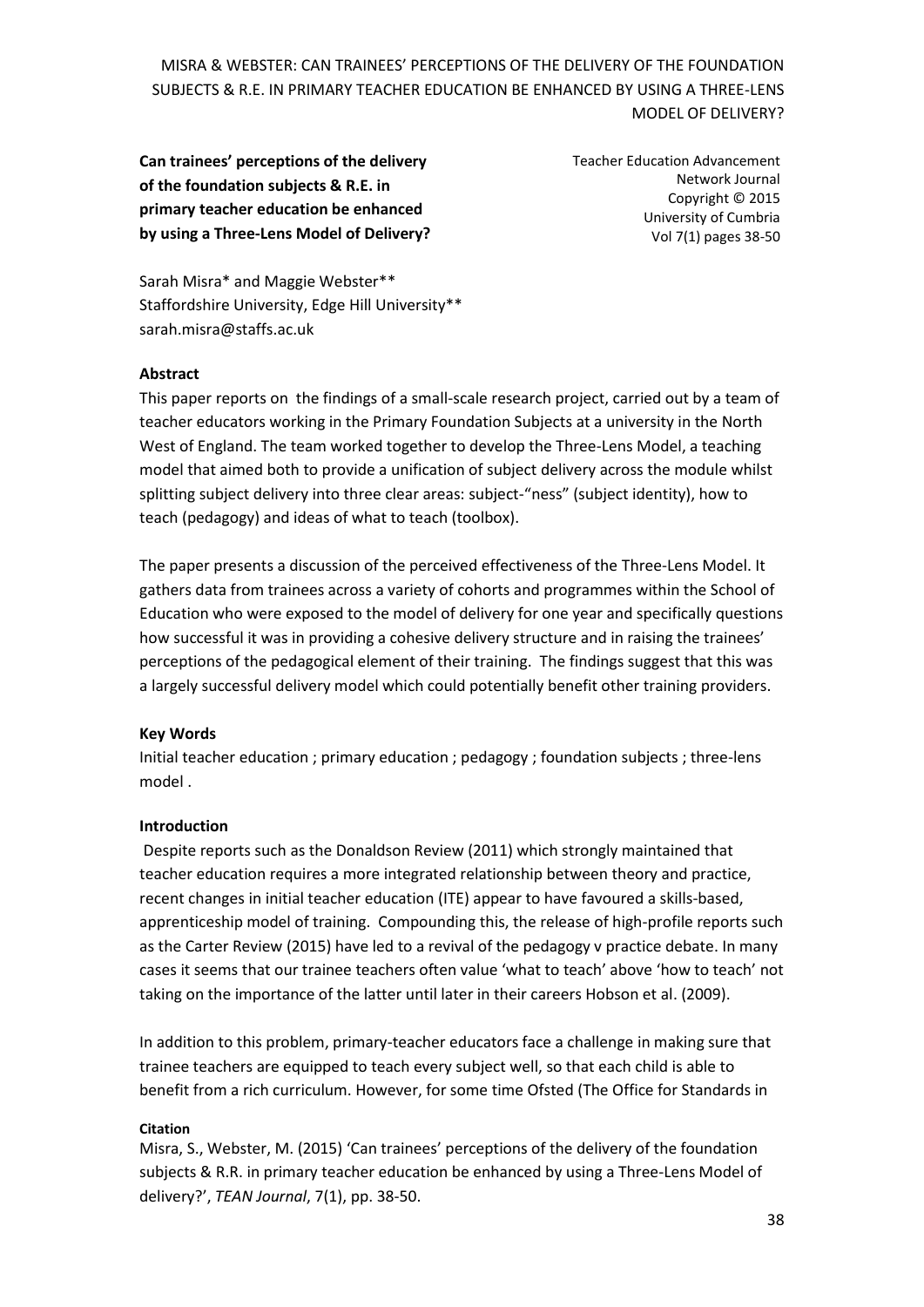Education in England) has reported that primary education encompasses a two-tier curriculum in which the teaching of the 'core' subjects is consistently high while the delivery of foundation subjects (art, design & technology, geography, history, music, physical education and religious education) remains patchy Ofsted (2009).

As teacher educators working in the Primary Foundation Subjects Team at a university in the North West of England we found ourselves troubled by both of these issues but also felt that there was a strong link between the two in that trainee teachers, when learning how to teach the foundation subjects needed to understand each separate subject, its uniqueness and specific pedagogy in order to build subject confidence and expertise.

The team worked together to develop the Three-Lens Model, a teaching model that aimed to split subject delivery into three clear areas: subject-'ness' (subject identity), how to teach (pedagogy) and ideas of what to teach (toolbox). This paper is a discussion of the perceived effectiveness of the Three Lens Model and draws on the findings of a small-scale research project which was carried out across a variety of cohorts and programmes within the School of Education after one year of subject delivery using the Three-Lens Model.

### **Background and Context**

### *Theory-Practice Gap?*

Teaching comprises a vast array of skills and knowledge about both practice and pedagogy and the term 'pedagogy' itself seems to encompass a diversity of definitions, understandings and interpretations. Thomas (2007:42) contends that the word pedagogy has become 'overused and a term for almost any thinking process' and suggests that pedagogy and theory in education are often used indiscriminately, with little attention to their use. Loughran (2006:11) argues that if initial teacher training is 'to do more than simply convey tips and tricks about practice, then thoughtful and sustained examination of teaching must begin and be encouraged to grow' with educational researchers such as Lam & Yan Fung (2001) and Cautreels (2008) contending that to become 'expert' teachers, teaching should be intelligent, critical and reflective, linking both theoretical understanding and practical experience.

Lucas & Claxton (2013:6) have argued that vocational pedagogy is; 'essentially the outcomes of a series of decisions that teachers make when they select teaching and learning methods'. In other words, rather than simply 'what to teach', trainee teachers must reflect on ideas around 'how to teach' and this is how the idea of 'pedagogy' has been approached in this research. Despite a huge body of research arguing for the importance of pedagogy in teacher training, there still appears to be robust evidence to show that trainee teachers typically continue to value practical experience more than opportunities to reflect upon and apply pedagogy, with Korthagen et al. (2001:7) declaring himself; 'more or less shocked to discover that not many teachers were really interested in improving their own practice by considering the pedagogy' at all.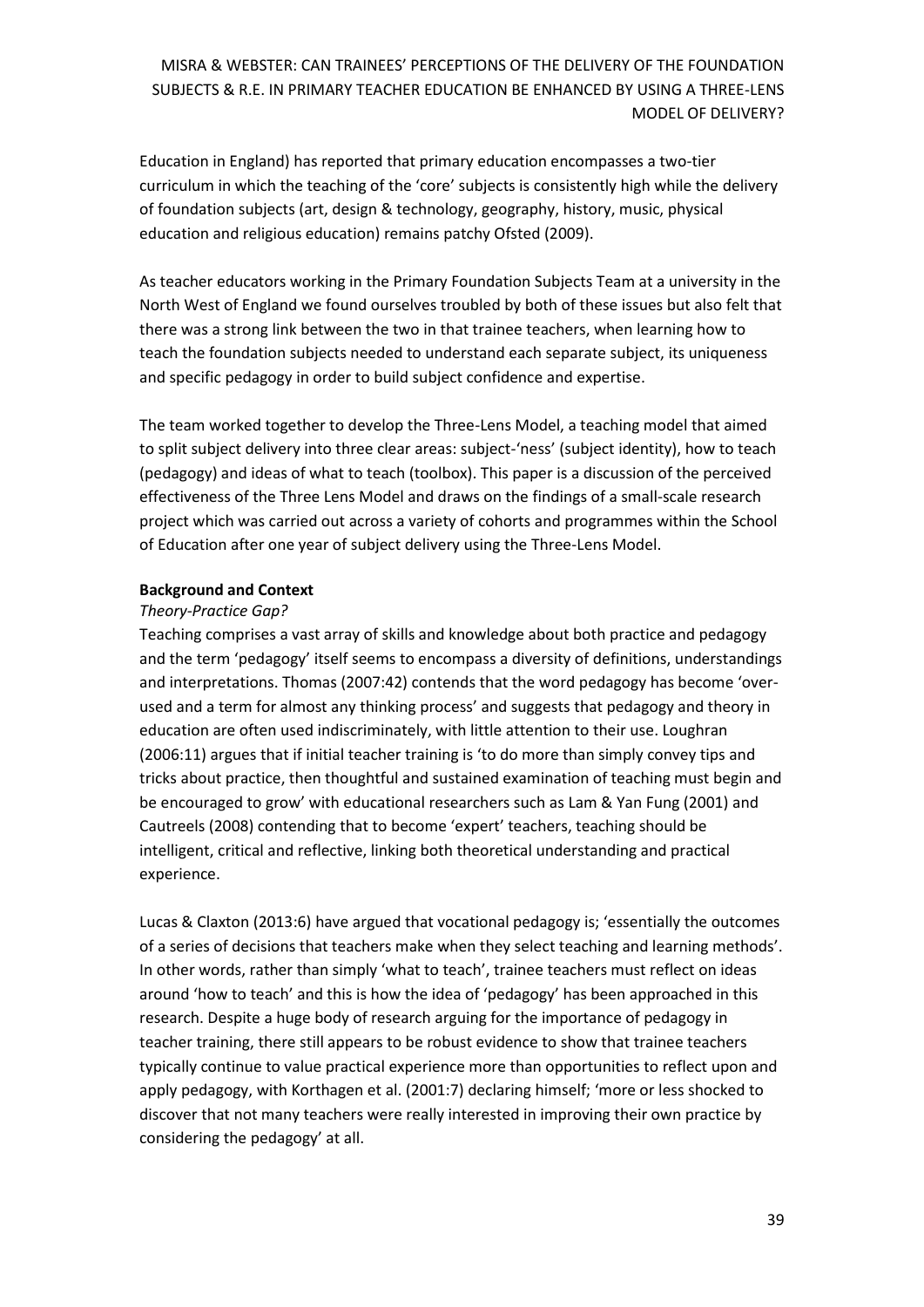There appear to be several reasons why many trainees may fail to recognise the importance of the pedagogical aspects of their training. The first may be that although there are many different approaches to teaching and learning no single educational theory can claim to have all the answers. As Carr (2006:28) states; 'No educational theory that has claimed to be a framework for practice has ever been successful'. Pedagogy is time-consuming and complicated and in a high-pressure environment where time is short, it may be that trainees simply lose patience and prioritise the end product of simply completing the required number of teaching days rather than reflecting on the process. Loughran (2006) and Hobson et al. (2009) also discuss how the immediate pressures of teaching may impact upon a student's opportunities to reflect on pedagogy in their training arguing that many trainee teachers felt that their immediate priorities were to prepare for their teaching commitments, as the consequences of being poorly prepared could be catastrophic. Tann (1994) argues that at the early stage of learning, trainee teachers' teaching needs are often survival and person-oriented. Taylor (2003) and Cook-Sather & Youens, (2007) argue that practitioners are mainly influenced by the practice of others around them and in their formative training are likely to value the views and opinions of their school-based mentors as they perceive them to be 'on the chalk face'. Blair (2010) and Hobson et al. (2009) encountered a lack of understanding and consequently a devaluing of pedagogy by school mentors and trainees. Pring (2005) and Carr (cited in Mortimore 2000) agree, making the point that much educational theory is regarded as too abstract and lacking relevance to practice.

### **Development & Delivery of the Three-Lens Model**

In the focus university, the seven foundation subjects; art & design, design & technology, history, geography, music, physical education and religious education, were delivered to primary trainee teachers separately but within one foundation subjects module. Subject experts were responsible for the delivery of their own subject but there was no overall consistency within the module. It seemed clear that the module would benefit from some kind of unification but this was balanced with an acknowledgement that too much cohesion would cause these very disparate subjects to lose their 'subject-ness' or 'essence' and that they may become less rich as a result.

The Three-Lens Model was devised to provide a scaffold of delivery for each discipline with the delivery of each subject clearly split into the three areas (Figure 1.).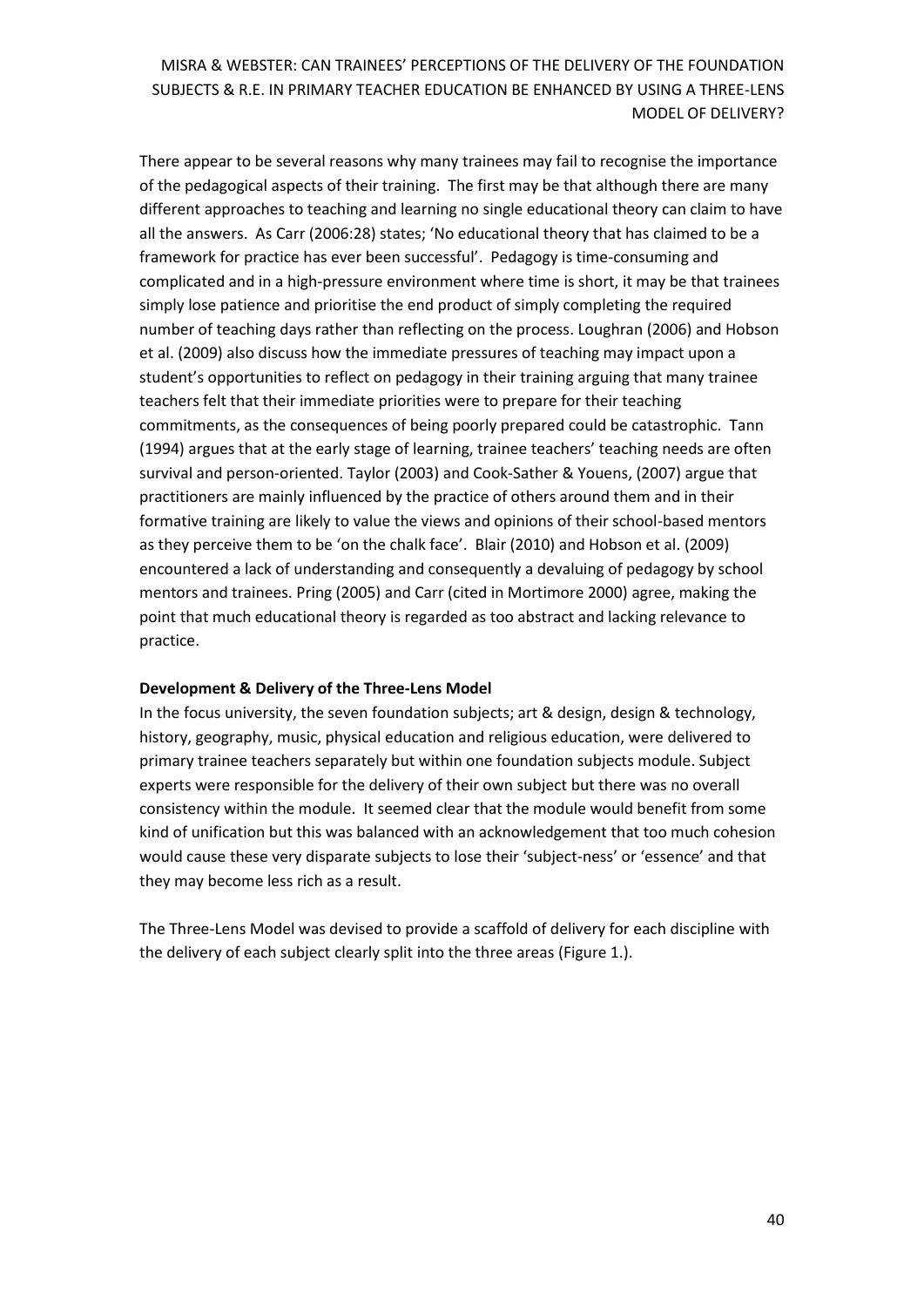

**Figure 1.** The team's Three-Lens Model.

Each foundation subject had the opportunity to retain its individuality through the subject identity element, whilst achieving a balance of subject pedagogy 'how to teach' and practical ideas 'what to teach'. Different year groups and programmes had different teaching hours attached to them so it was decided that the three aspects would be clearly defined and delivered over the subject as a whole rather than within each session.

The Three-Lens Model, was developed and trialled in all primary foundation subjects modules timetabled for year one and year two full-time undergraduates, year two part-time undergraduates and PGCE trainees in the academic year 2013-2014. The decision to collect data across a range of programmes was important as the demographics across them are quite different. Undergraduate full-time trainees tend to be younger with less experience of primary education. PGCE and part-time trainees are generally older and often have a grounding of primary education in place. Year two trainees were selected as they were able to compare experiences of the Foundation Subjects delivery before and after the introduction of the Three-Lens Model whereas other groups would not.

### **The Research Project**

### *Methodology & Methods*

This research is not about 'grand theory' in isolation from practice but about how one specific group of practitioners collaborated to create and develop a working model that addressed weaknesses in existing provision. The chosen research methodology was grounded in the principles of 'Thematic Analysis'; evaluating collected data in order to find and code repeated patterns of meaning. Braun and Clarke (2006) have argued that Thematic Analysis should be seen as a foundational method for qualitative analysis and describe it as 'poorly branded' (in that it does not appear to exist as a named analysis) yet widely used, as it is a flexible method for identifying, analysing, and reporting patterns (themes) within data.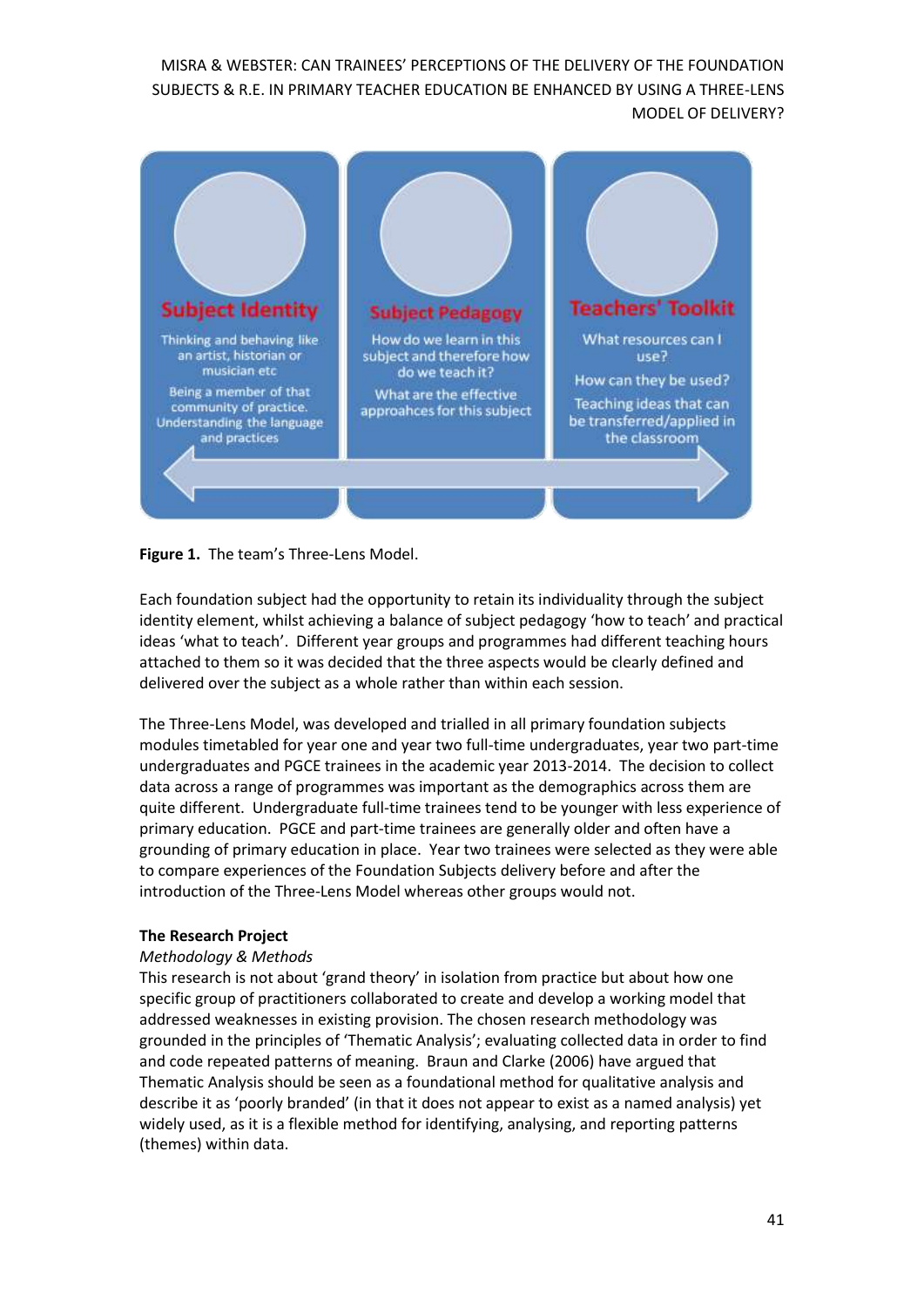Pollard's (2008) Evidence-Informed Practice Model (Figure 2.) was felt to be an appropriate theoretical model for this research as it allowed for a cycle of improvement. Within this framework we were able to identify issues in module delivery through trainees' feedback (collect evidence), unpick possible themes within the data (analyse evidence), work out where difficulties may occur (reflect), discuss how to address these difficulties (plan), make appropriate changes to delivery to mitigate these difficulties (make provision) and finally deliver changed provision (act) before checking with trainees whether changes had indeed been effective.



**Figure 2.** Pollard's (2005) Evidence-Informed Practice Model.

At the beginning of the year, a lecture was delivered to all participating trainees to explain the rationale and aims of the Three-Lens Model. Subject Leaders worked together to adapt planning so that the moderated content was three-part; explicitly reflecting the model. They also referred to the Three-Lens Model throughout the teaching and assignment guidance, making reference to the links between practice and theory throughout.

During the academic year, data was regularly gathered from each programme in the form of informal discussions with students and staff. Formal research took place in the form of end of module questionnaires, small focus groups and semi-structured interviews which aimed to explore the model's effectiveness by investigating whether trainees placed more value on pedagogy after twelve month's exposure. Respondents were told that any results would be anonymised.

Within the research cycle phases of thematic analysis identified by Braun and Clarke (2006) were used to identify themes within the collected data: collection of data, generating codes,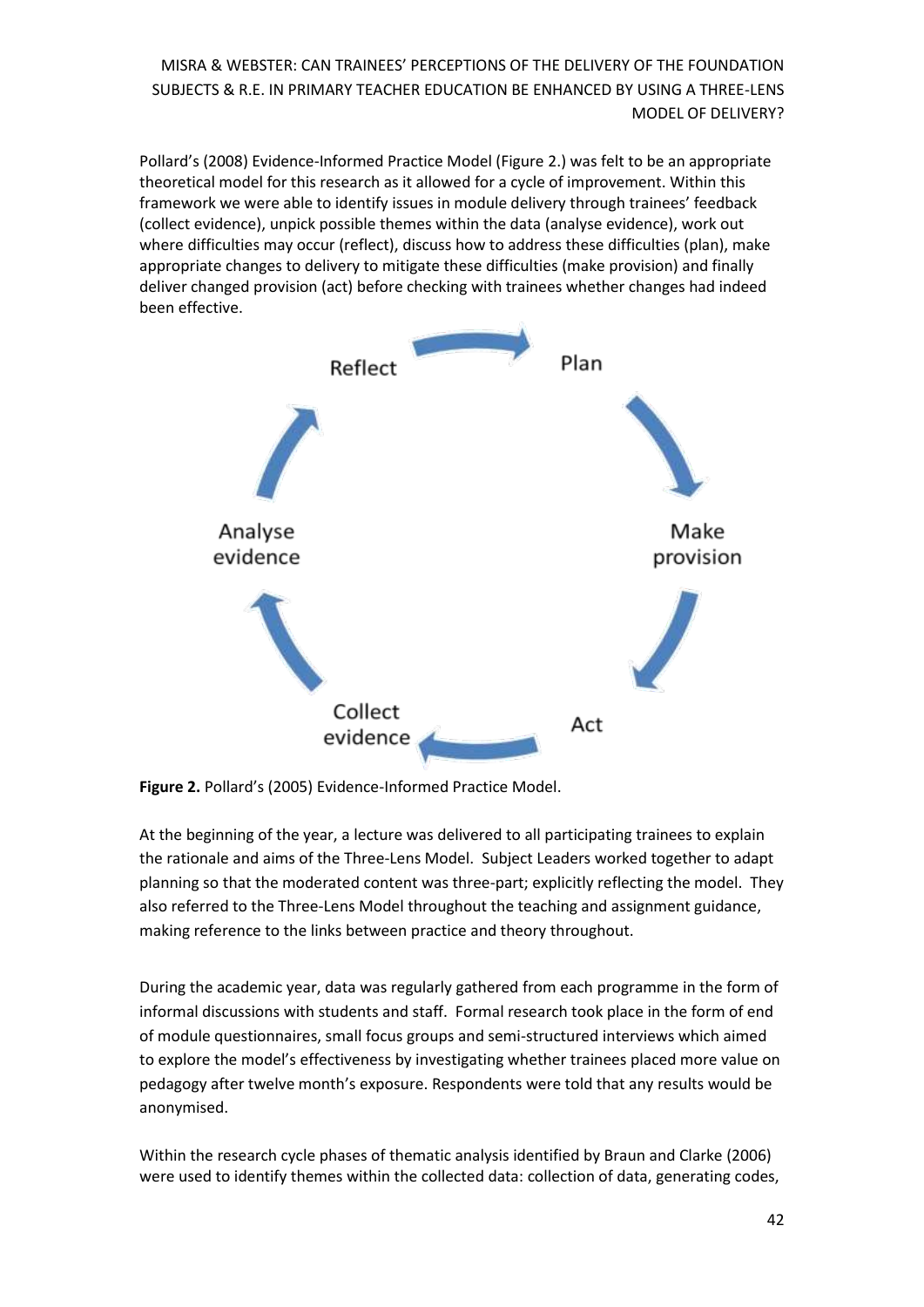searching reviewing and naming themes. It was intended that data would be collected until saturation point was felt to be reached i.e. the same themes keep coming out. 217 questionnaires were returned with a spread across all programmes and after coding took place it was clear that relevant themes were being repeated and no further questionnaires needed to be distributed. We finally settled on four themes for the overall report as outlined in the findings, analysis and discussion section.

We have been aware during this research of our own potential bias as educators and therefore stakeholders in the importance of the role of the higher education institute in initial teacher training. Whilst acknowledging this position, we have attempted to minimise our own bias by using the data coding system and by triangulating our methods of data collection. It was hoped that in addition to improving the validity of our research, this would also provide opportunities to interrogate relevant data further and in more detail.

### **Research Findings & Discussion**

*Theme One: The Perceived Impact of the Three-Lens Model* Findings showed that in general, the notion of the Three-Lens Model seemed to have made some impact on all participants. 100% of year one full-time undergraduate, year two part-

time undergraduate and PGCE trainees were able to identify the model and in many cases to successfully explain exactly what it was:

'It [the Three-Lens Model] is talking about the specific identity of a subject then combining pedagogy with subject knowledge and ideas for in school' (PGCE trainee - questionnaire).

However, it was also noted that of the 79 year-two full-time undergraduate participants, 87% were unable to show a clear understanding of the Three-Lens Model:

'In class I remember discussing this approach but I have no idea what it is about now' (Year two full-time undergraduate trainee - questionnaire).

'It [the Three-Lens Approach] is good in the majority of foundation subjects but not all teachers follow it; some didn't seem to be clear on what it was'

(Year two full-time undergraduate trainee - questionnaire).

This was a surprising find as it had been assumed that all trainees would have had a similar exposure to the Three-Lens Model in their sessions. However, there could be several explanations for this:

 This cohort differed from the others as rather than completing questionnaires and taking part in focus groups and interviews immediately after the module finished they went out on placement before they did so. This resulted in a time gap during which they may have forgotten about the Three-Lens Model and its impact could potentially have been reduced. This could be significant in terms of the impact that the model may have in the future.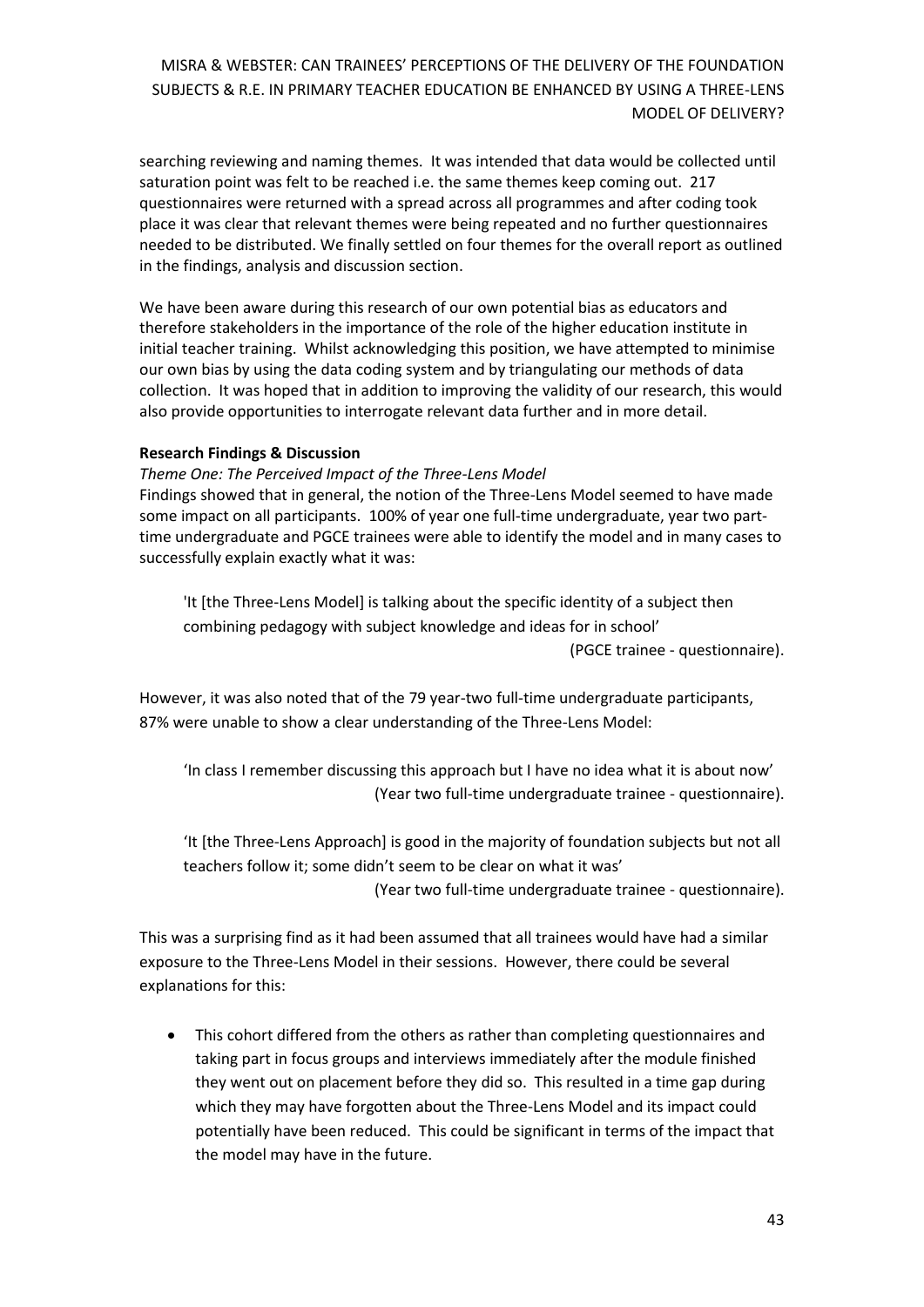- Due to revalidation, session materials for the year one full-time undergraduate trainees had been re-written with the Three-Lens Model in mind, whereas the existing year two full-time undergraduate module materials had been adapted to the Three-Lens Model. This does not explain why PGCE students and year one parttime trainees did not also have similar issues but may be useful in considering whether existing materials should be rewritten rather than adapted.
- This cohort relied much more heavily on input from part-time temporary lecturers who had not been integral to the design of the model and so may not have bought fully into the delivery. This was borne out by other comments from trainees:

'I think that in some subjects they did make it a very coherent teaching process and in others it wasn't as successful. I don't know whether that was because perhaps tutors weren't as clear on that process?'

(PGCE trainee focus group).

Again this is an interesting idea to bear in mind when distributing teaching materials to part-time staff.

*Theme Two: The Perceived Merit of the Three-Lens Approach as a Delivery Method* In many ways it appears that the Three-Lens Model had been almost universally regarded as valuable and successful as a scaffold in the delivery of the foundation subjects. One positive impact seemed to have been in terms of aiding trainees to structure their learning and expectations:

'It has given me a framework to research my own subject knowledge. I think it's a good idea and I find it useful to think about pedagogy and subject knowledge separately'

(Year two full-time undergraduate trainee - questionnaire).

'I felt that it was important to understand the subject and to have time to think about how best to approach the teaching of it as well as having practical ideas' (PGCE trainee - interview).

In this way it can be seen that the Three-Lens Model is a useful tool in terms of scaffolding delivery to enable trainee teachers to consider the different aspects of teaching individual subjects. They were able for example to clearly contrast and compare the pedagogy of teaching design and technology with the pedagogy of teaching religious education.

However, there were also a few cases where trainees felt that clear links had not made between the Three-Lens Model and its value to them as trainee-teachers: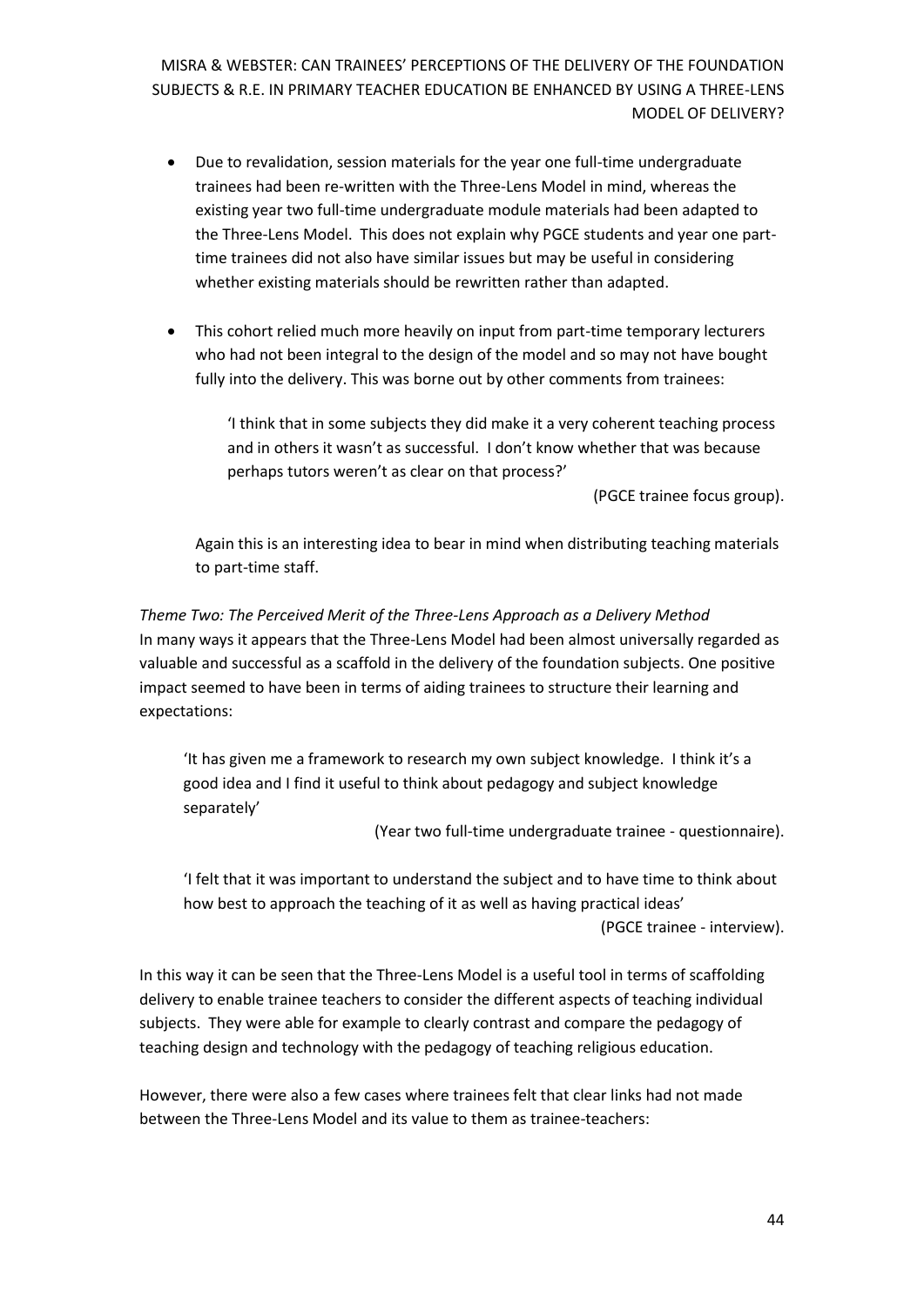'I feel we have been taught what the Three-Lens Model is but not how it relates to our teaching'

(Year two part-time undergraduate trainee – focus group).

In these cases although they had an awareness of the Three-Lens Model, it seemed that they were not appreciative of its value to them in terms of their training as they could not relate it to a direct impact on their teaching.

Another idea that emerged was that trainees were able to compare and contrast pedagogies associated with different subjects:

'It has helped me recognise how different the subjects are and therefore they need to be taught differently'

(Year one full-time undergraduate trainee - focus group).

There is a concern that although it is practical for the foundation subjects to be grouped within one module, trainee teachers may be tempted to "lump them together" feeling that they share more of an identity than they do. The Three-Lens Approach appears to be successful in that it allows for cohesion within the module whilst still allowing for the teaching of subject specific pedagogies.

# *Theme Three: The Success of the Three-Lens Model in Raising the Perceived Value of 'How to Teach' (Pedagogy)*

Results and findings would appear to demonstrate that there was a much improved picture in terms of how trainees valued the pedagogical elements of their training. However, 60% of participants still regarded the 'what to teach' (toolkit) element of their training as the most valuable, compared with 24% for pedagogy and 16% for subject identity. Although this finding relates to the literature in that trainees continue to value ideas about 'what to teach' rather than 'how to teach' it also suggests that more trainees in comparison to previous module evaluations were able to appreciate the value of pedagogy after being exposed to the Three-Lens Model for twelve months.

Interestingly, again, there appears to be some fluctuation between cohorts. For example; Year two part-time trainees seemed to demonstrate a more even spread with 40% recognising and preferring the toolkit element and 35% preferring pedagogy:

'I felt it was important to learn about the pedagogy of the foundation subjects rather than just subject knowledge e.g. how to teach about the Victorians not just about the Victorians'

(Year two part-time undergraduate trainee - questionnaire).

Although PGCE trainee data were largely representative of the overall data with 56% valuing toolkit more and 25% valuing pedagogy more there was much evidence from the data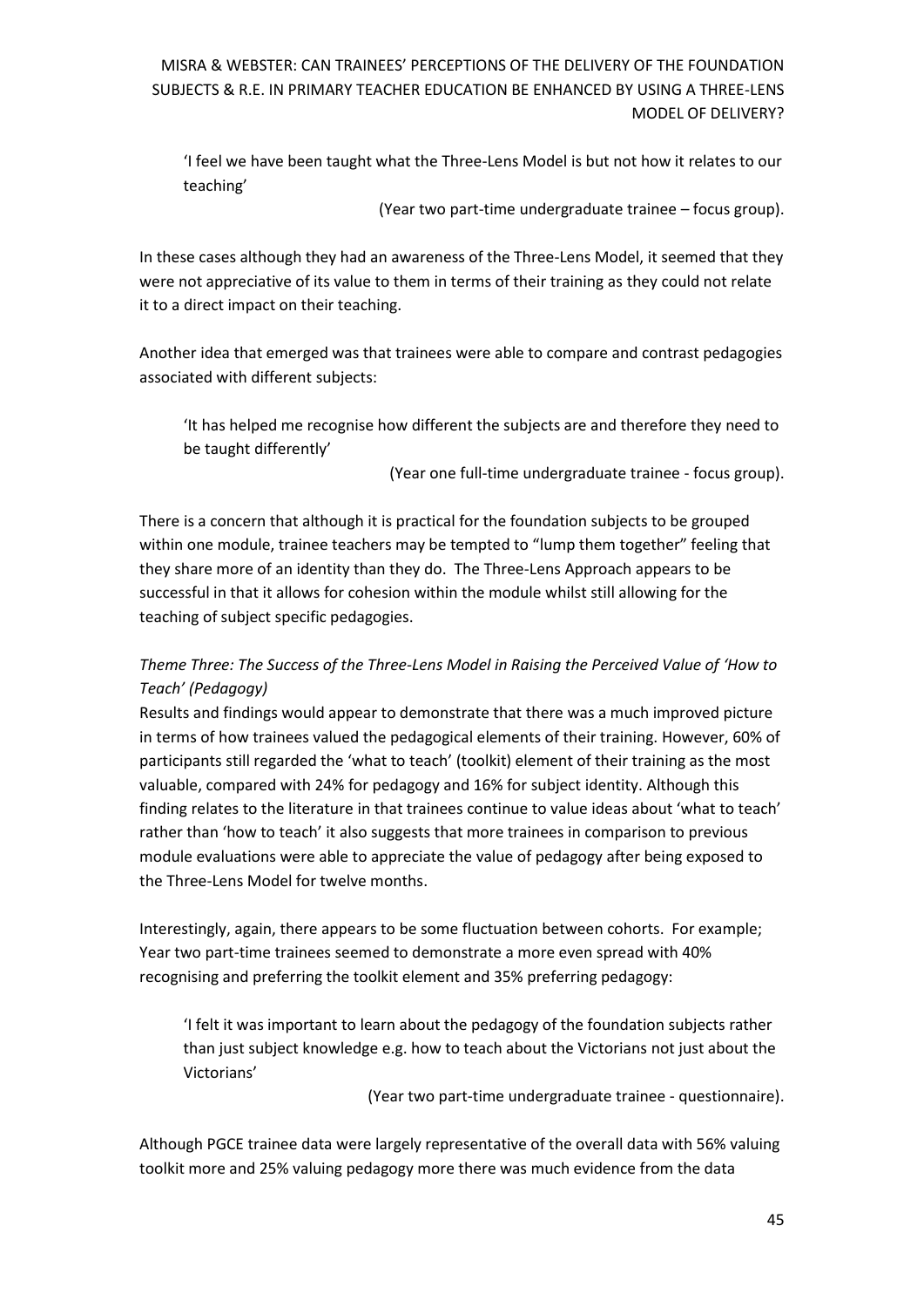collected that both of these cohorts appear to feel that pedagogy has substantial value as an element of their learning:

'I was inspired by discussions about how to teach – the pedagogy' (PGCE trainee – focus group).

Despite this, most of the year one and year two full-time undergraduates continued to acknowledge and prefer toolkit over the more pedagogical elements of their training. Often not seeing a value in educational theory at all:

'Give us more practical lesson ideas instead of teaching theory which we learn nothing from'

(Year two full-time undergraduate trainee - questionnaire).

When asked; "Is there anything you would like to see more of in the foundation subjects session delivery?" typical answers showed that toolkit in these cohorts continues to be valued over pedagogy:

'I would like a handbook with activities / lesson plans and ideas for each foundation subject to refer to'

(Year one full-time undergraduate trainee - questionnaire).

It might be useful here to think about the demographic of the separate cohorts in light of the research done by Tann (1994) and Pring (2005) who have all argued that the ability to see value in theory of education is developmental.

The two cohorts who appear to value the teaching of pedagogy the most are the PGCE and year two part-time undergraduate groups. In general these cohorts tend to be more mature and could be regarded as likely to have more experience of education, with many joining the programmes with an education background. It could then be said that they are likely to be further on in their own conceptual development than the other two groups who tend to be in comparison, often less experienced.

This is borne out well in the following quote:

'You do get people saying, right now I just want to get on with the teaching! That's all well and good but you are going to be doing something for the rest of your career. If you don't form the ideas about how you should do it and learn what children need then you are going to be doing it in the wrong way'

(PGCE trainee – focus group).

As with the research of Hobson et al. (2009) and Korthagen et al.(2001), it seems that, in general, trainees were more likely to report that they considered their programmes to be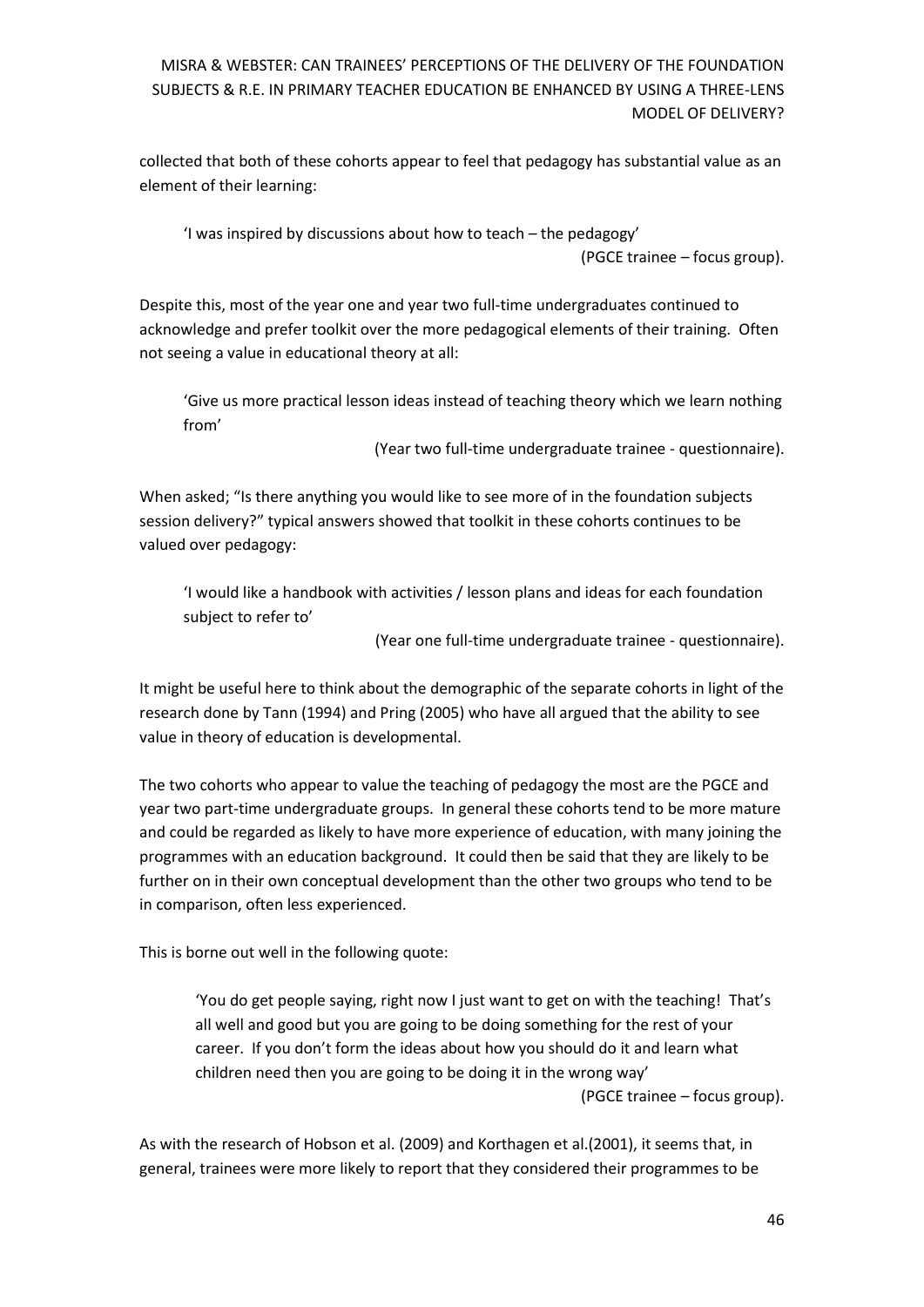too theoretical rather than too practical. They often talked of a need, due to time constraints, to prioritise what they perceived to be the most important aspect of their training. This was usually their school placement as they felt that this had an impact on the judgement of their final grade as a teacher but was also instrumental in them gaining employment at the end of their course.

Trainees often talked of a need to 'survive in the classroom'. As Pring (2005) argues; new teachers' needs are often survival-oriented in the high pressure environment of the classroom.:

'What we really need is tips on how to teach subjects that we might feel apprehensive about, so the teacher's toolkit was the most important aspect for me because it provided me with ideas and resources which I could use in the classroom'

(Year one full-time undergraduate trainee – questionnaire).

Trainees often continued to demonstrate a lack of understanding of pedagogy and a perception that pedagogy and educational theory would not be as beneficial to trainees in the classroom as practical ideas:

'What I've found is that they [trainee teachers] want to know practical approaches and how to do things. I don't know if some people have just had enough of theory? They just want to skip over it?'

(PGCE trainee - interview).

Some trainees when discussing how they valued the pedagogical elements of the course made a case for their delivery during less time-pressured moments, suggesting that there could be merit in restructuring the sessions so that subject identity and pedagogy are taught at the beginning of the module with practical ideas taught just before placement:

'I think it's all valuable, it's just that pedagogy and identity could sort of be taught in a better way; get that out the way first when people have got the time to be doing the extra reading'

(PGCE student - interview).

Having spoken to students we can understand how time is pressured, the need to survive by prioritising, the idea of being developmentally ready to take on new theory and ideas. Rather than trying to change mindsets by telling somebody that they should be doing something, we would like to truly understand their perspective.

Through this research we have become more aware of the concept that different demographics of students have different needs. Whilst it appears that part time undergraduate and postgraduate trainees are ready to take on more complex theoretical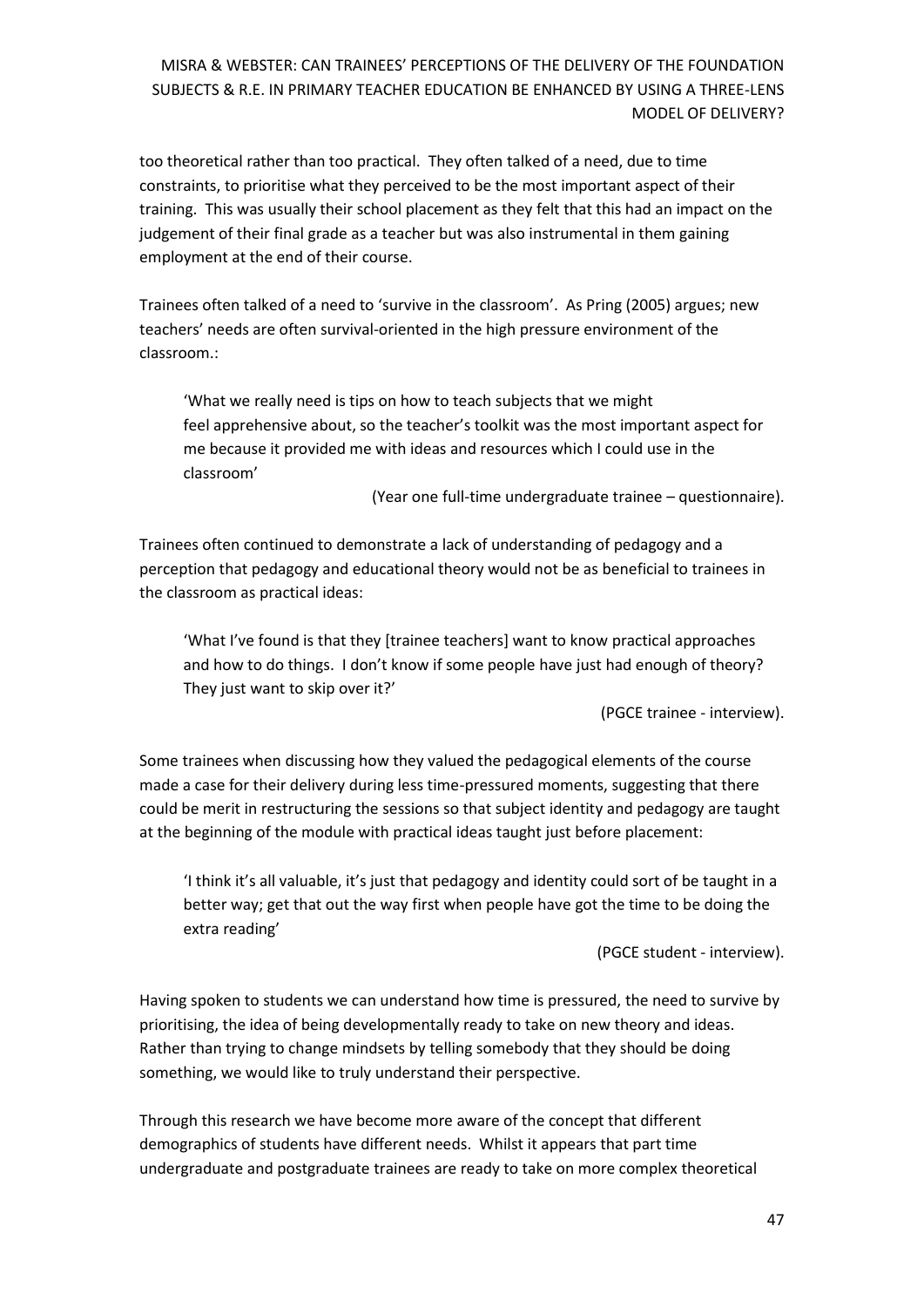ideas about teaching, perhaps it would be beneficial for undergraduates with more limited experience to focus more on toolbox ideas initially, only applying theory later when they have a secure understanding of the way that teaching in a primary school works.

## *Theme Four: The Success of the Three-Lens Model in Providing Cohesion within the Foundation Subjects Modules*

Encouragingly, it appears that for many trainees the content of Foundation Subject modules was definitely regarded as more cohesive after the Three-Lens Model has been embedded:

'I like how the subjects all follow the same pattern, it makes it easier to follow' (Year two part-time undergraduate trainee - questionnaire).

There seems to be a measure of success in structuring the subjects so that individual disciplines have retained their identity, something that the Foundation Subjects Team viewed as essential. Trainees discussed being able to compare and contrast the delivery of each subject and as such get a feeling for and an understanding of the 'subject-ness' or identity:

'The Three-Lens Model shows you what to look for – what's the subject about, how do you teach it, what ideas you could use'

(PGCE trainee – questionnaire).

One area where the Three-Lens Model seems to have had a very positive impact is that of module assessment where trainees discussed feeling much more positive about assignment writing:

'Now that we have the Three-Lens Model it makes it easier to write about different foundation subjects. Before it was just like…how do these even relate to one another!'

(Year two full-time undergraduate – focus group).

### **Conclusion**

The Three-Lens Model was an attempt to solve two problems faced by a Foundations Subjects Team. The first was how to unify seven separate primary subjects that were delivered within one module whilst allowing them their own identities. In this way it appears that the Three-Lens Model has been able to do what it set out to achieve. Module Leaders report feeling more invested in the primary Foundation team and trainees have talked about a more cohesive module and increased clarity regarding sessions and assignments.

As believers in the importance of developing reflective, thoughtful expert teachers we have always argued for a balance between pedagogy and practice and the second problem that faced us was how to develop an appreciation amongst trainee teachers of the 'how to teach'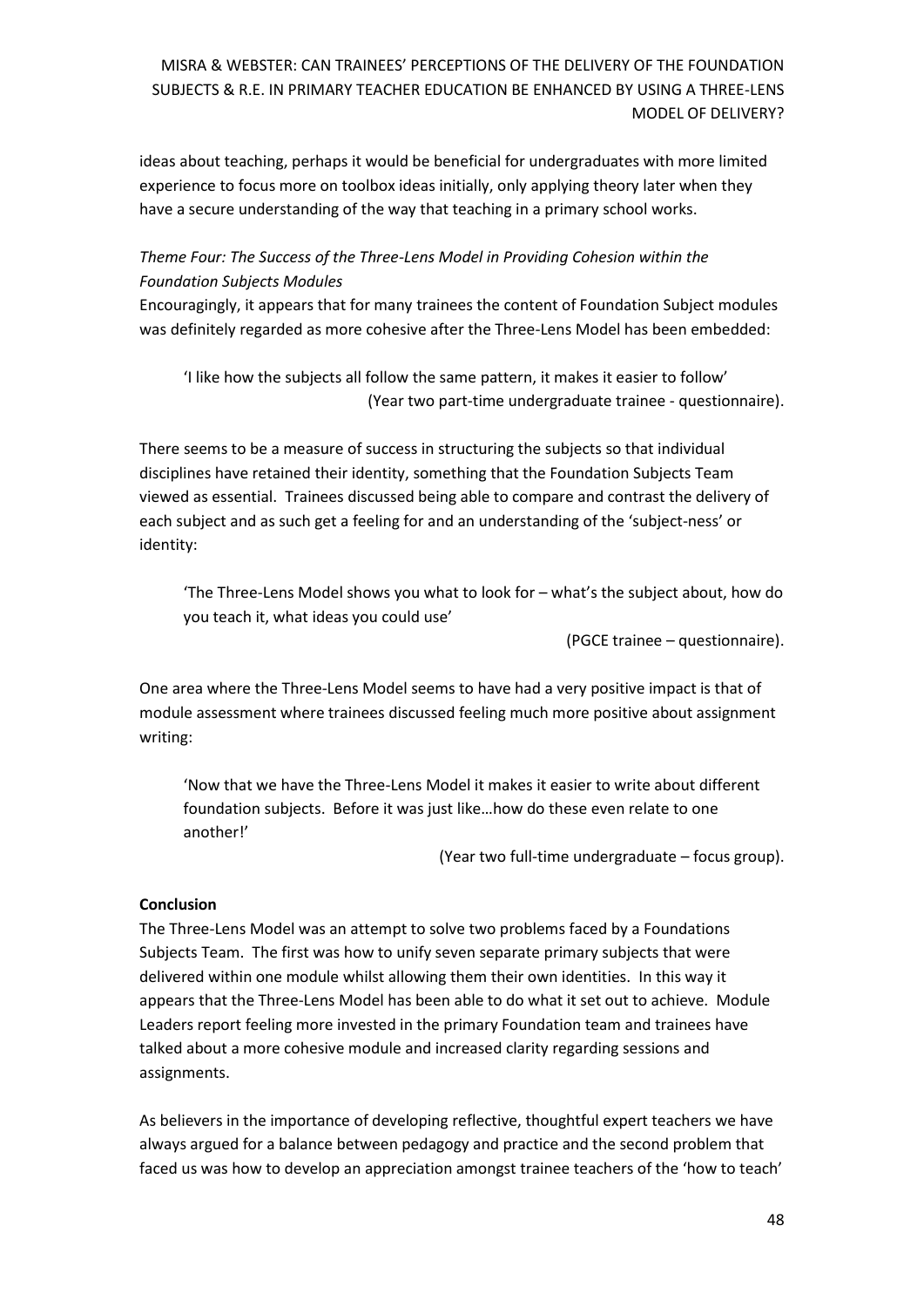aspect of their training rather than just the 'what to teach' aspect; strengthening links between pedagogy and practice in teacher training.

It has been heartening to see that the Three-Lens Model appears to have had some success in this area. However, we also recognise that there is still some way to go in order to make the theoretical element more meaningful and important to the majority of our trainees. The findings of this research have raised some difficult questions namely, when should pedagogical concepts be explicitly taught in initial teacher training. We are also aware that the initial stages of a teacher-training course might not be the right time to teach pedagogy.

As a Foundation Subject Team we continue to feel passionately that theoretical elements are vital to the teaching profession and that you cannot be a great teacher by simply becoming technically good. Hence we would like to build on this initial research to further investigate why pedagogy is not as valued as we would wish it to be and whether we, as teacher educators, need to think about developing a two-stage training delivery where trainees learn how to become competent teachers before building on this to become expert teachers.

### **References**

- Blair, E. (2010) How Do those Completing Initial Teacher Training in the Post Compulsory Education & Training Sector Consider Theory in Relation to their Practice? Birmingham: Birmingham School of Education.
- Braun, V. & Clarke, V. (2006) 'Using Thematic Analysis in Psychology', Qualitative Research in Psychology , 3(2), pp. 77-101.
- Carr, W. (2006) 'Education Without Theory', British Journal of Educational Studies, 54(2), pp.136 -159.
- Carter, A. (2015) Carter Review of Initial Teacher Training. London: DFE.
- Cautreels, P. (2008) 'A Common Emphasis in Teacher Education and the Professional Development of Teachers: Reflection by the Teacher" ,Teacher Education Facing The Intercultural Dialogue 33rd Conference of the Association for Teacher Education in Europe. Vrije Universiteit, Brussels, 23-27 August.
- Cook-Sather, A. & Youens, B. (2007) 'Repositioning Students in Initial Teacher Preparation: A Comparative Descriptive Analysis of Learning to Teach for Social Justice in the United States and in England', Journal of Teacher Education, 58(1), pp.62-75.
- Donaldson, J. (2011) Teaching Scotland's Future Report of a Review of Teacher Education in Scotland (Donaldson Review) Edinburgh: The Scottish Government.
- Hobson, A.J., Malderez, A., Tracey, L., Giannakaki, M.S., Pell, R.G., Kerr, K., Chambers, G.N., Tomlinson, P.D. & Roper, T. (2009) Becoming a Teacher: Student Teachers' Experiences of Initial Teacher Training in England. Nottingham: DfES.

Korthagen, F. & Wubbels, T. (2000) 'Effects of Student Teachers' Coping Behaviour', British Journal of Educational Psychology, 70(1), pp. 33-52. Not in text

- Korthagen, F., Kessels, J., Koster, B., Lagerwerf, B. and Wubbels, T. (2001) Linking Practice and Theory: the Pedagogy of Realistic Teacher Education.(New Jersey: Lawrence Erlbaum Associations.
- Lam, J. & Yan Fung, M. (2001) 'Strengthening Teacher Training Program: Revamping the Model of Teaching-Practice', 2<sup>nd</sup> Hong Kong Conference on Quality in Teaching & Learning in Higher Education. Hong Kong, May 2001.
- Loughran, J. (2006) Developing a Pedagogy of Teacher Education. London: Routledge.